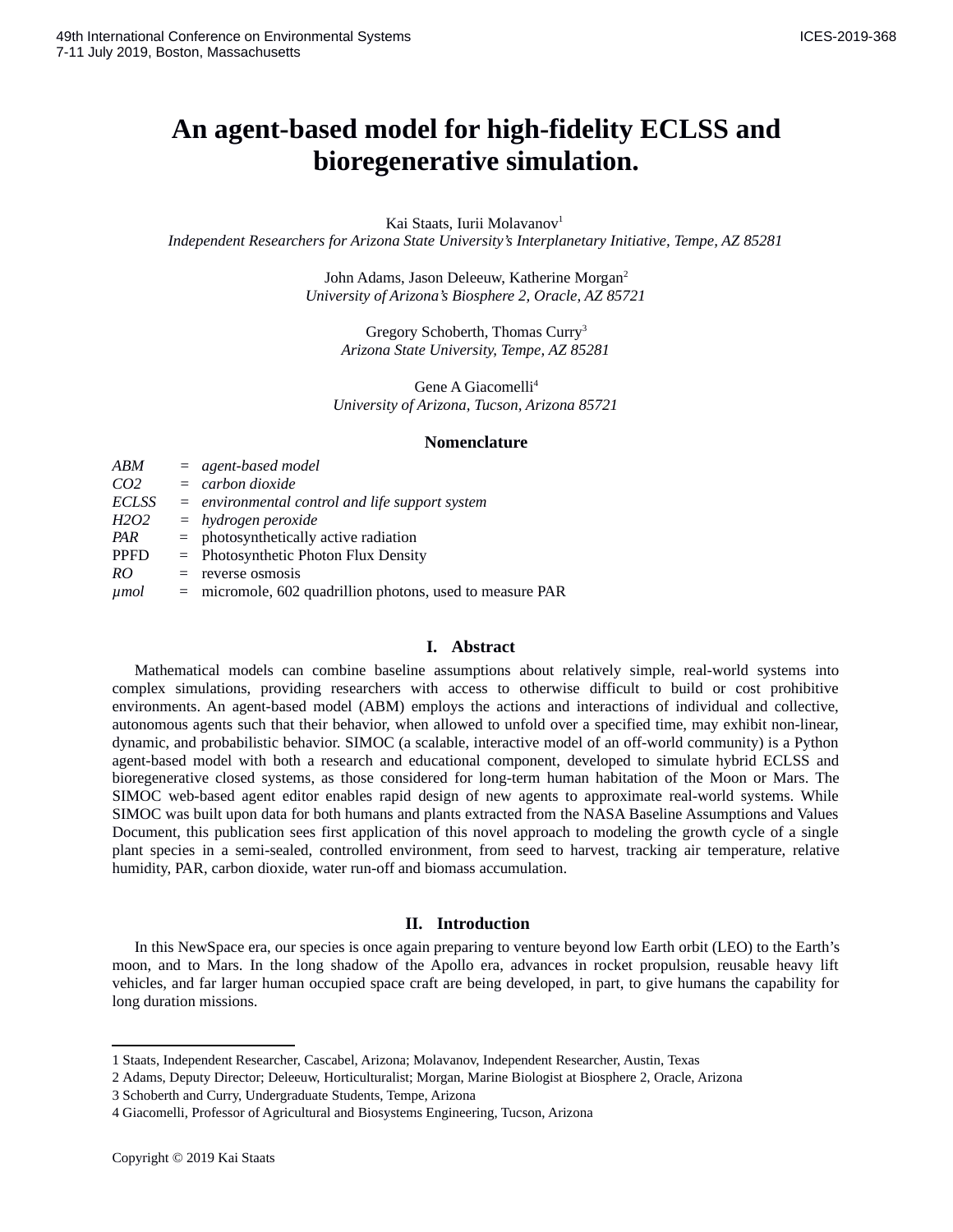While the International Space Station has for nearly three decades provided the world's more collaborative laboratory for micro-gravity research, it has relied entirely on provisions brought from Earth. Physico-chemical based Environmental Control and Life Support Systems (ECLSS) have maintained breathable air and potable water for the human crew<sup>[1]</sup>. With the exception of a few experiments in growing edible plants<sup>[2]</sup>, the multi-national astronauts have consumed food delivered from Earth by means of the NASA Space Shuttle, Russian Soyuz modules, and with a recent successful demonstration, in the near future the Space X Dragon.

The continuous supply of air, water, and food is sustainable in LEO and perhaps in orbit around or on the Moon, but at considerable cost. Current estimates suggest \$20,000 USD<sup>[3]</sup> for each kilogram brought from launch pad into orbit. In order for humans to become interplanetary, to live for months, even years off-world it is imperative that hybrid systems enable a longer term sustainability. Bioregenerative life support systems, closed or semi-closed systems for food production and recycling of water and breathable air, working alongside, and ultimately without ECLSS is the logical, long-term goal $^{[4]}$ .

As far back as the 1960s the Soviet Union was experimenting with wheat as a viable, plant-based CO2 scrubber. The BIOS experiments proved a viable means to provide sustained, breathable atmosphere<sup>[5]</sup>. Many more experiments, including Biosphere  $2^{[6]}$ , NASA's LSSIF<sup>[7]</sup>, the European Space Agency's MELiSSA<sup>[8]</sup>, the University of Arizona's Lunar Greenhouse<sup>[9]</sup>, and more recently the Chinese Lunar Palace 1<sup>[10]</sup> are demonstrations of various levels of bioregenerative life support systems. Biosphere 2 is a large-scale, earth science facility near Tucson, Arizona that encompasses 3.15 acres (1.27 hectares) of land and houses synthetic ecosystems within in a glass and metal shell. These communities have been in place for nearly 30 years and include analogues of rainforest, desert, savanna, marsh and ocean ecosystems.

With NASA's Lunar Gateway orbiter in development, preparation for mid-stay crew habitation (weeks or months)<sup>[11]</sup> is underway. Long-term habitation on Mars, as dictated by a once per two-year window for orbital alignment, will demand that some degree of bioregeneration be sustained. It is unnecessary, however, to conduct a full-scale, full-duration test of such a human-in-the-loop system on Earth if short- and mid-term studies generate ample data to support models and simulations.

# **III. SIMOC**

SIMOC<sup>[5](#page-1-0)</sup> is an agent-based model (ABM), a kind of computer model in which the actions and interactions of autonomous agents, individuals or collective entities, are given simple rules of engagement and then monitored to learn how they affect the system as a whole<sup>[12]</sup>. First conceived in the 1940s by Von Neumann and developed in the 1990s when computers provided the required computational power, ABMs have been used extensively to model systems in biology, ecology, and social science $^{[13]}$ .

ABMs are typically composed of: (1) agents applied to various scales; (2) a capacity for decision-making; (3) learning rules or adaptive processes; (4) a topology for interaction; and (5) an environment in which to operate<sup>[14].</sup> With SIMOC, the scale of the agents varies from a square meter of a plant, to a human, to a large-scale crop production system, as in a greenhouse. At this current phase of development, SIMOC agents do not make decisions, but do execute their functions based upon available resources. The topology is represented by a finite volume of space and associated, closed atmosphere including the components of crew quarters, greenhouse, airlocks, and with future versions, EVA suits and rovers.

While most computational models describe systems in states of equilibrium or moving between equilibria, ABMs can produce emergent behavior and build complex systems. With SIMOC, the agents are programmed to exchange solids, liquids, gases, and thermal and electric energy. One example is a square meter of a single plant species (one agent) absorbing CO2 (a currency of exchange) during the photosynthetic biochemical process. For each time step in the simulation (typically an hour), the simulator advances the interactions between all agents, in a random order.

SIMOC is at present able to simulate a closed, human-in-the-loop system that employs ECLSS, bioregeneration, or a combination of both. With the physical crew quarters, greenhouse, lights, each human, each square meter of plants, and each ECLSS module being an agent, the currencies exchanged by all agents engaged in the model, at each time step, include: oxygen, carbon dioxide, free hydrogen, methane, nitrogen, phosphorous, potassium; water (potable, gray, waste, vapor); edible and inedible biomass; and electric power (generated, stored, and consumed). Figure 1 provides the SIMOC user work flow.

<span id="page-1-0"></span><sup>5</sup> [SIMOC](https://simoc.space/) is a pilot project of the [Interplanetary Initiative](https://interplanetary.asu.edu/), Arizona State University, School of Earth & Space Exploration.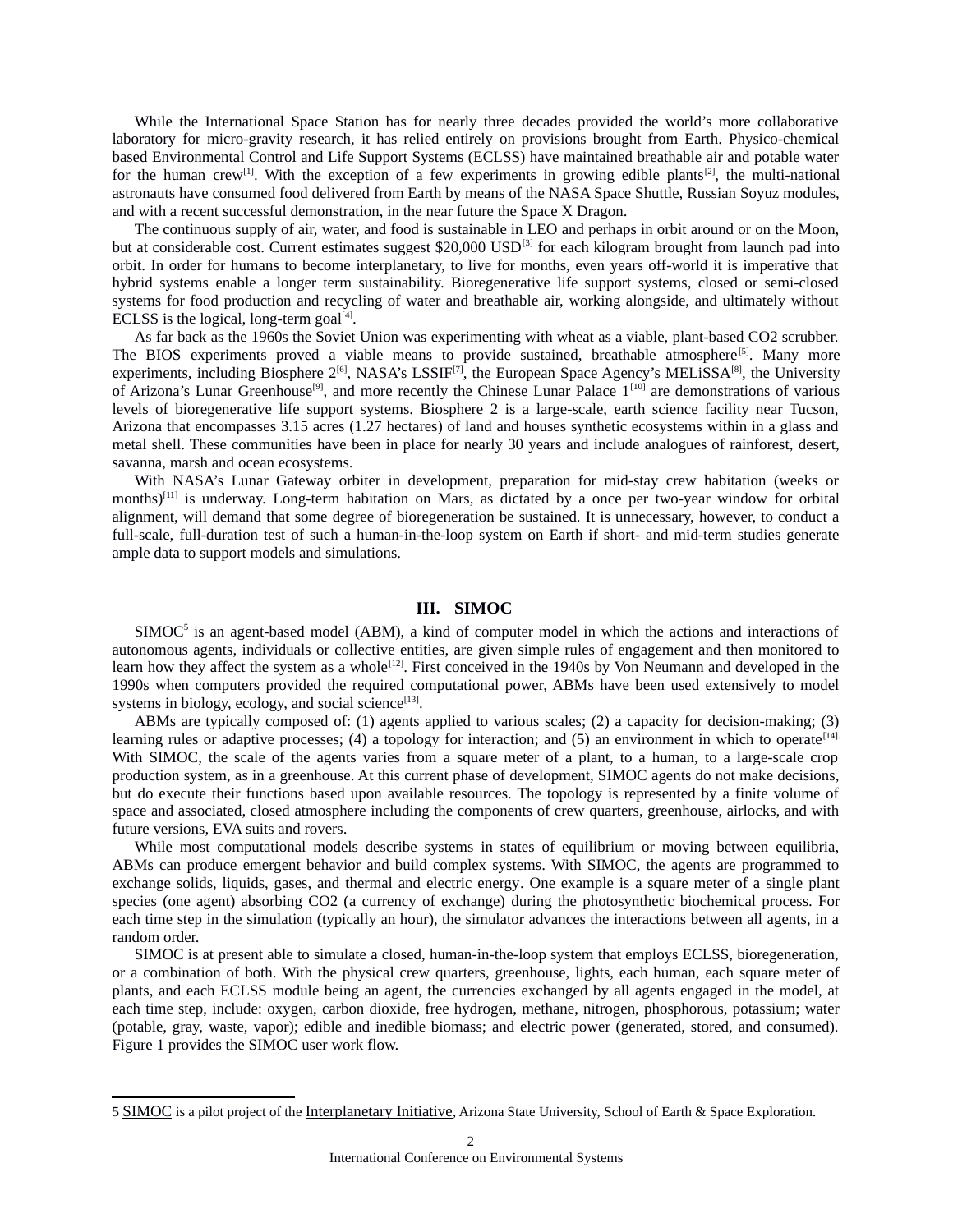

*Figure 1: The SIMOC user work flow.*

Much of the data that guides the current SIMOC model was obtained from the NASA Baseline Values and Assumptions Document (BVAD)<sup>[15]</sup>. BVAD data is primarily composed of a starting and ending value for a plant's biomass or respiration cycle, resulting in a linear average per time step. However, the photosynthetic biochemical process, biomass accumulation, and growth cycles are best described by non-linear, even compound functions over the course of a day, season, and life cycle as respiration biochemical regulation counteracts the tendencies in the physico-chemical determined rate of reaction. This results in a better supply of energy at low temperatures, while the slower rise in respiration rate at higher temperatures permits more economical consumption of metabolites<sup>[16]</sup>.

As such, it was known that SIMOC would benefit from the introduction of agents that incorporate non-linear functions in their exchange of the currencies in order to more closely represent observed, real-world biological systems. This research simulated the results obtained from the experiment conducted at the Biosphere 2—and thereby introduce to SIMOC the first non-linear plant growth functions.

SIMOC is composed of two principal components: a back-end server and a front-end web interface. Built upon the computer language Python, the server manages the interaction of the agents in each given time step, monitors the currencies of exchange, and delivers content to the web interface. The server can be run with or without the web interface. The web interface is built upon the computer languages Javascript and CSS. SIMOC is designed to operate on a single computer CPU, on a single server, or across massively scalable, distributed systems such as Amazon or Google web services. SIMOC can be engaged by a single user, or many users at one time, each engaged in their own, independent session. A single user can engage SIMOC by means of the web interface to run a single simulation, or multiple, simultaneous simulations to test various hypotheses.

The agents are defined by a single Javascript data file stored in the JSON format, and collectively referred to as the *agent library*. This agent library contains all parameters that define the actions and interactions of all agents. In parallel with the physical experiment central to this body of research, the SIMOC team introduced advanced functions available to all agents, including log, exponential, normal, and sigmoid. Multiple functions may be engaged for a single agent, as is demonstrated in section VII. Table 1 provides a simplified example of the *agent\_description.json* file used to model the experiment described herein. An example of the Python code employed to process the functionality of the agent described in Table 1 is given in Table 2.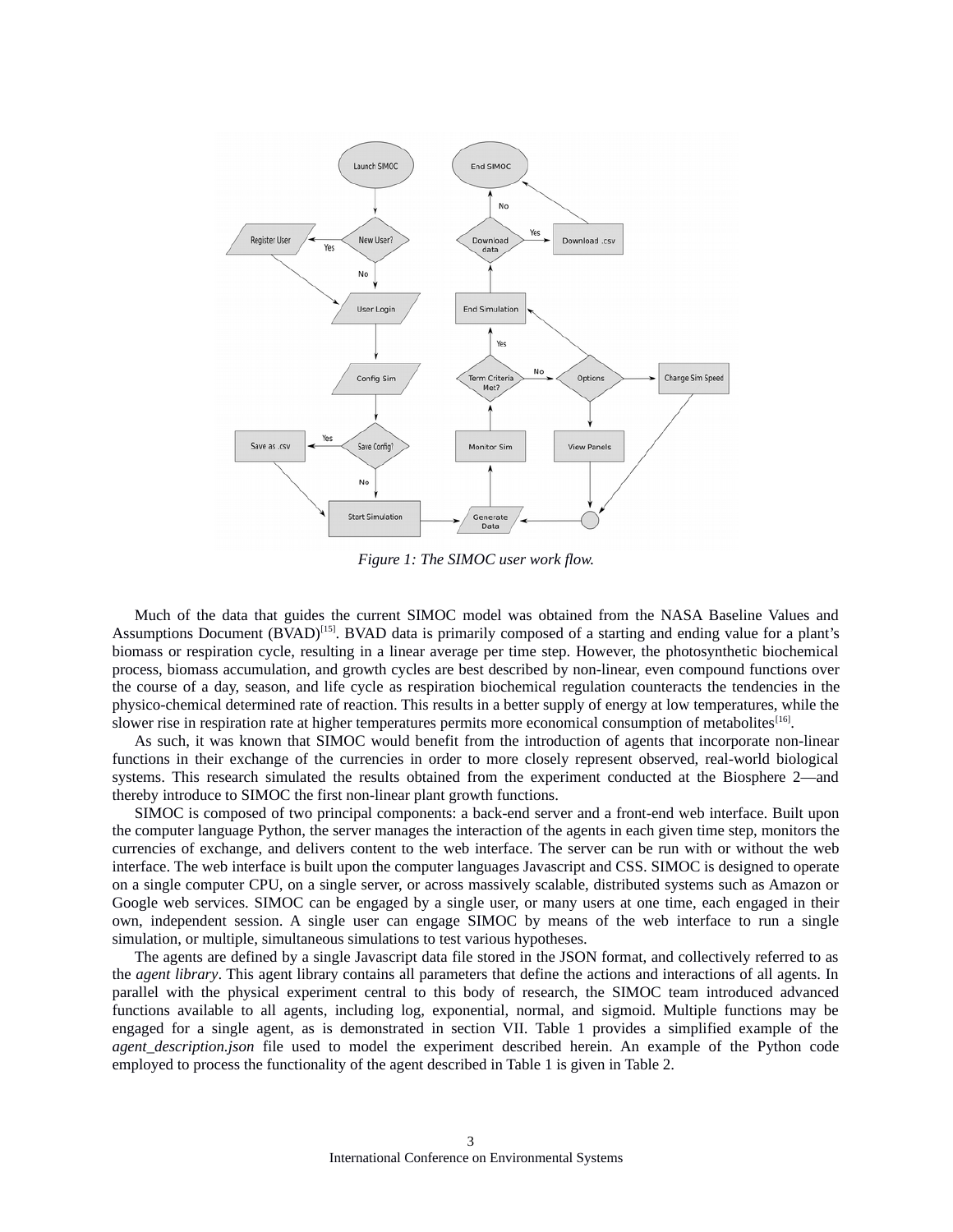```
Plant type: barley
Input:
h2o_potb: 0.097 kg per hour
enrg_kwh: [not applied] kWh
  growth_daily: step
     min_threshold: 8.0
      max_threshold: 18.0
      noise: false
Output:
atmo_co2: ___ kg per hour
   growth lifetime: sigmoid
     noise: true
   biomass_totl: ___ kg per day
      growth_lifetime: sigmoid
      noise: true
h2o_wste: ___ kg per hour
   growth_lifetime: norm
     center: 4.0
     min_value: 0.00
     invert: true
     noise: true
Characteristics:
   category: food_cereal
   lifetime: 11.0 days
   reproduce: false
```
*Table 1: A subset of SIMOC agent\_description data file, describing the single agent barley. The standard JSON file has been simplified to produce a more readable body of text.*

#### **Method: get\_sigmoid\_step**

```
def get_sigmoid_step(step_num, mean_value, num_values, min_value=0,
max_value=None, center=None, steepness=None, noise=False, noise_factor=20):
   center = center if center else int(num values / 2)
   max_value = max_value if max_value else (mean_value * 2) - min_valuesteepness = steepness if steepness else 10. / float(num_values)
        y = np.arange(num_values)
    y = ((max_value -\overline{min\_value}) /
        (1. + np.exp(-steepness * (y - center)))) + min_value    if noise:
               y += np.random.normal(0, y.std() / noise_factor, num_values)
        y = np.clip(y, min_value, max_value)
        return y[step_num]
```
*Table 2: A sample of a Python method used to process the agent function.*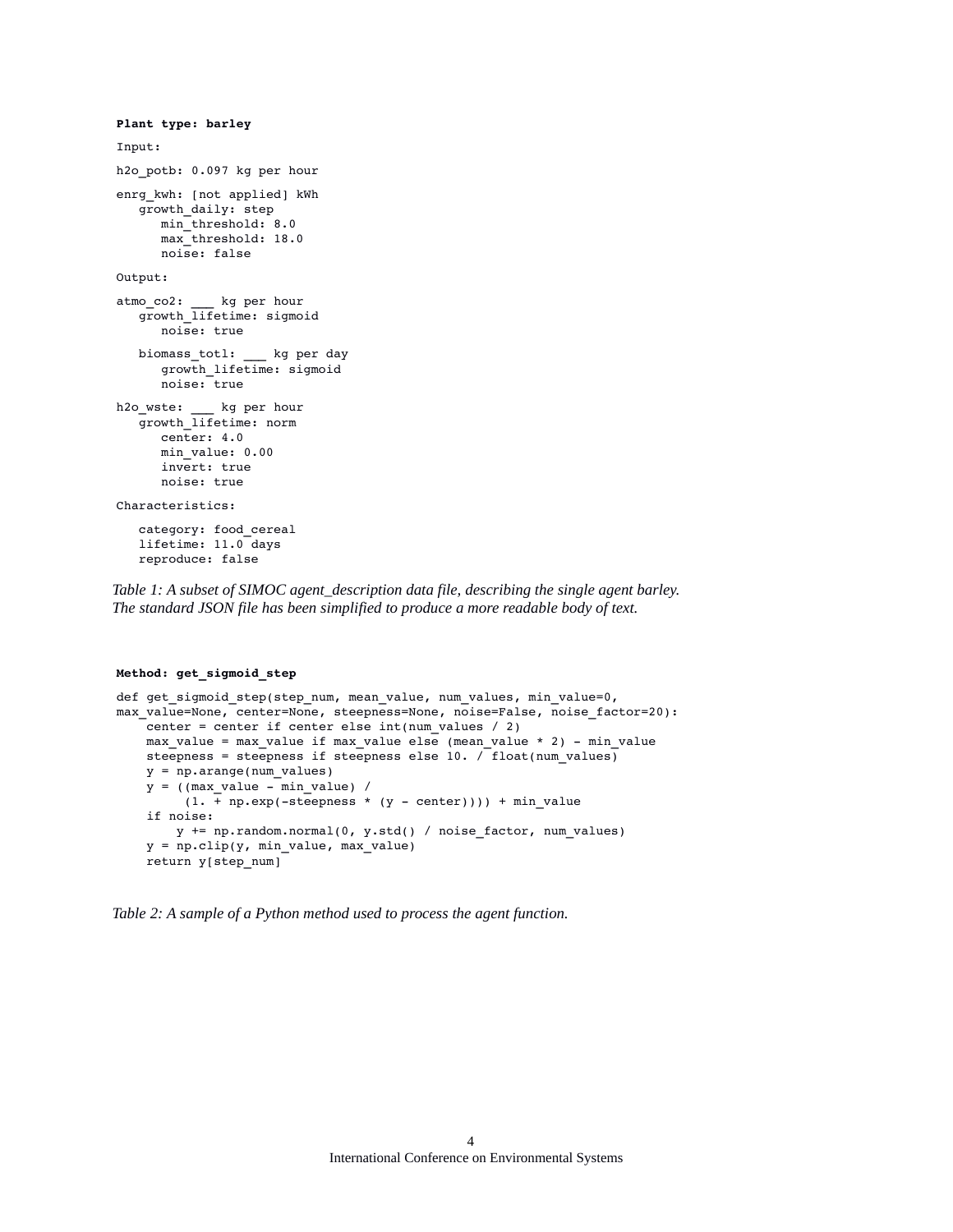# **IV. The Body of Research**

It was the intent of this body of research to conduct an experiment that generates a dataset of six (6) parameters, for the growth of a single plant species, barley, from seed to fodder:

- 1. air temperature (degrees C)
- 2. relative humidity (%)
- 3. photosynthetically active radiation, or PAR (umoles)
- 4. carbon dioxide, or CO2 (ppm)
- 5. biomass, or wet weight (grams)
- 6. water added to the system (milliliters)

SIMOC was then configured to approximate the parameters of the experiment and set in motion for a simulated duration that matches that of the real-world barley growth, running start to finish in just a few seconds. The outcomes of the real world and simulated, seed-to-fodder growth cycle are then compared.

Barley was selected for this experiment for its rapid growth cycle  $(8-12 \text{ days})^{[17]}$  without need for soil, added plant nutrient, excessive light, nor maintenance of a highly consistent air temperature. This experiment is not concerned with the nutritional value of the plant employed, nor the CO2 sequestering for atmospheric recycling. Rather, the specific goal is to demonstrate that the configuration of a simple data file can invoke the desired output of a simulation, and when compared to the data captured in the real experiment, is a reasonably close approximation.

While all six of the aforementioned parameters are correlated in the real world, and do contribute to the overall performance of the plant's growth cycle<sup>[18]</sup>, the parameters of interest were CO2, water run-off and biomass accumulation. Air temperature, relative humidity, and PAR were recorded to support the observed trends in CO2 and biomass, and for potential use in subsequent simulations and publications.

CO2 is measured in parts per million (ppm), as a function of plant respiration. Biomass is defined within SIMOC as the progressive accumulation of total mass, independent of the ratio of plant material versus water retention. CO2 and biomass are simulated within SIMOC to a close proximity of the nonlinear, compound functions recorded during the experiment and subsequently captured in the dataset. A more in-depth explanation of each of these parameters, the means by which they were recorded, the means by which SIMOC produces the simulation, and the findings are discussed in this Experimental Procedure and and Simulation Procedure.

#### **V. Experiment Procedure**

The experiment was housed at the University of Arizona's Biosphere 2 research facility, near Oracle, Arizona, where both short- and long-term research projects are hosted as part of a growing science incubator program. This experiment benefited from fairly stable light intensity, day to day, air temperature, and relative humidity, and twentyfour hour access to the growth chambers, supporting a routine in data collection and watering for the duration of the principal experiment (10.25 days) and the prolonged evaluation of the barley fodder once watering was terminated, for an additional six days).

Whole grain barley seed, as is standard from any feed and grain store, was selected for its abundance and common use in fodder experiments. Four units of 800 grams  $(\sim 1)$  liter) seeds were measured. They were then washed in a bath of 3 ml H2O2 dissolved into 4 liters reverse osmosis (RO) water to reduce the proliferation of fungi and mold. Each unit was rinsed in RO water (which was discarded) and then soaked for 12 hours in RO water, more than ample to than accommodate the absorption by the seeds. The amount of initial water uptake (retention) by the barley seeds was calculated by the difference in measured mass of the dry seeds (800g) vs each of the four soaked seeds, per the four germination trays, prior to sealing the growth chambers.

Two grow chambers, A and B respectively, were designed and built by Dr. Dragos Zaharescu<sup>[19]</sup>. They are composed of a clear polycarbonate shell with three horizontal levels, two of which reside below the primary chamber. For this experiment, the primary chamber was sealed from the lower two through the addition of a sheet of corrugated polycarbonate, penetrated only by the holes required to provide power to the digital scales, sensor cables, and a water drainage system. The areas of penetration were sealed with self-adhesive tape, allowing only a nominal amount of air to pass. The total volume of each chamber was 0.49 cubic meters. The continuously operating DC fans sealed to the intake of the chambers enforced a positive airflow with no known, additional inlets. The DC fan moved a linear 0.5 meters per second through an opening 3.8 cm diameter, or 0.138 cubic meters per minute. The airflow at the outlet was measured to be above 90% at the inlet. As air temperature, relative humidity, and CO2 were measured at the chamber outlets, a totally sealed environment was not as important as a constant, positive pressure and airflow.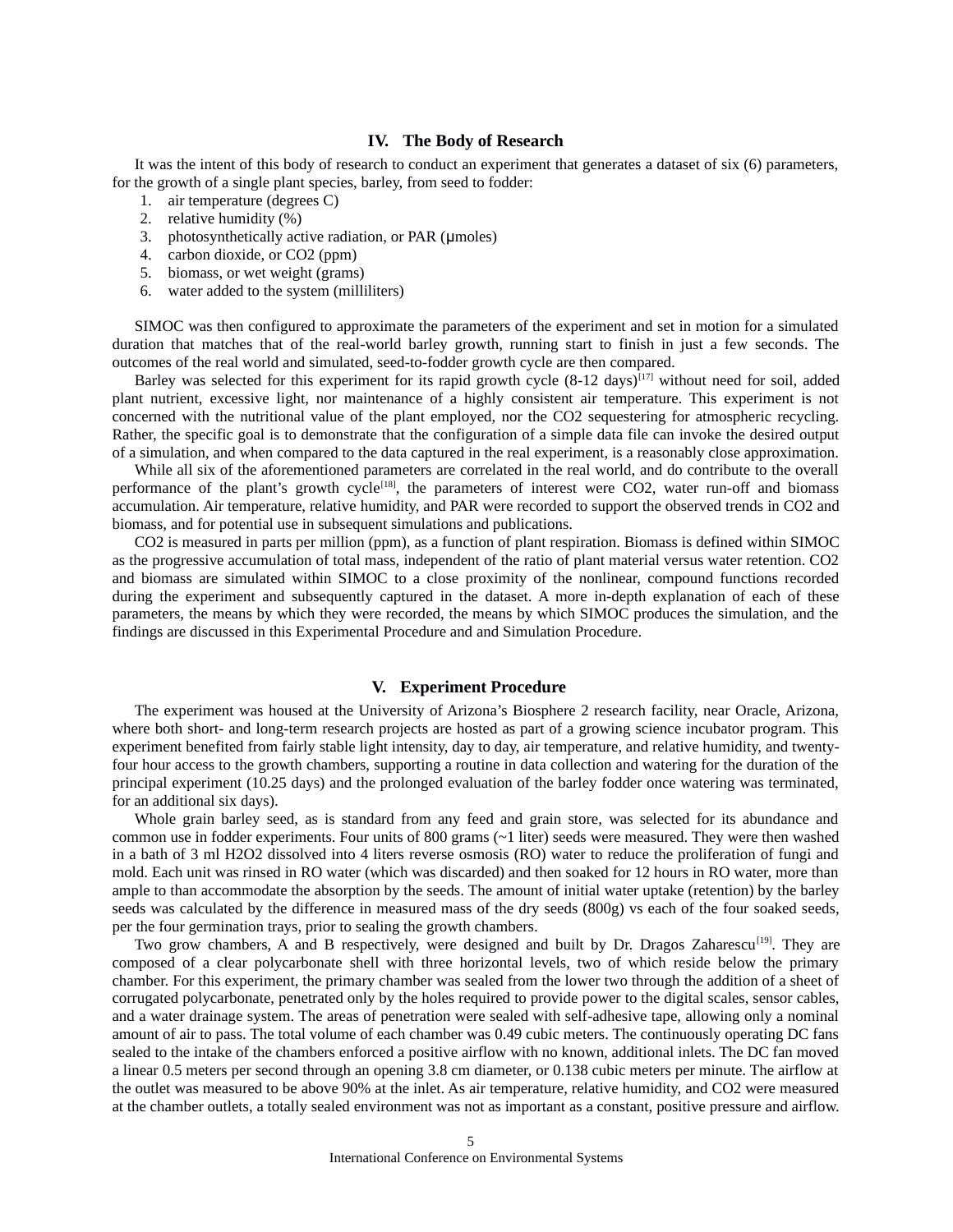Each germination tray was temporarily affixed to heating pads which were permanently affixed to press board. The press board was part of a fabricated, sloped construct which itself was fastened to the metal top tray of the scale. The germination trays were of the standard 48x22 cm, placed at a slope of 2.5 cm over the entire run. Evenly spaced drainage holes were introduced at the bottom of each tray which fed into a PVC basin, fabricated to capture all water run-off without loss, and to restrict air flow from the upper to the lower chamber, to a minimum.

Each of the 4 germination trays, 2 per chamber, with water capture, heating pads, and sloped constructs, one for each of the measured units of barley seed, were set upon a laboratory grade, digital scale<sup>[6](#page-5-0)</sup> with 0.5g resolution in the range of 0-10kg. At the start of the experiment, prior to sealing the ends of the chambers, each scale was tared (reset to zero) with the application of the sloped construct and heating pads, the mass of the germination trays and seeds prior to their soaking were known, measured quantities and removed in subsequent calculations. The scales remained active and illuminated throughout the entire experiment, and therefore did not need to be reactivated in any manner to provide the current reading.

Four glove ports allowed for ready access to the germination trays, two per chamber, with a gravity fed water line composed of flexible vinyl introduced through the passive outlet to each chamber. Prior to watering the mass of each of the four trays was manually recorded. A single catch basin on the mid-level of each Chamber A and B captured run-off from the prior watering, from both trays,  $A1 + A2$  and  $B1 + B2$  respectively. The volume was measured by means of an external, graduated cylinder, and then discarded. After eight hours no further water was actively draining from the germination trays, thereby providing the mass of the plant and retained water at that time.

Each of the four trays was given 775 ml of RO water three times daily, at 8:00 AM, 4:00 PM, and 00:00 AM for the duration of the experiment, with two exceptions: a) the first 24 hours period when the soaked seeds were allowed to lay without additional water; and b) mid-run, a three-days modified schedule withheld the midnight watering to learn if uptake the following 8:00 am would fully compensate, by volume.

In the initial, principal experiment (10.25 days) the scales provided a measure of the wet biomass accumulation. For the subsequent six days, both trays were left in Chamber A to dry by natural process, their biomass loss captured. Tray 2 of the Chamber B was removed, sorted, and blades separated from root mass. It was dried in a laboratory oven to return the biomass to a fully dry state for comparison to the original, dry seeds (see close of Section VIII, Findings).

Full spectrum, florescent grow lights, 2 per chamber, provided a source of light for a period of 13 hours per day, augmented by note worthy ambient light (see Figure 5). Light was measured by means of Quantum sensors that report the Photosynthetic Photon Flux Density (PPFD), corresponding to micromoles of photons per meter squared per second (μmol m-2 s-1). The Vernier brand Quantum sensor supported a range from 0-2000 μmol m-2 s-1 in full sun, with an absolute Accuracy of ±5%, wavelength range: 410 nm to 655 nm, and resolution of 1 μmol m-2 s-1. Carbon dioxide was measured by means of a Vernier brand Go Direct CO2 Gas Sensor with integrated air temperature and humidity monitoring. In the range of 0-100,000 ppm, the CO2 sensor provides an accuracy of  $\pm 100$ ppm for 0 to 1,000 ppm and resolution of 1 ppm. The integrated air temperature sensor provides an accuracy of  $\pm 0.5^{\circ}$ C at a resolution of 0.1°C. The integrated relative humidity sensor provides an accuracy of  $\pm 5\%$  at a resolution of 0.1%.

Quantum and GoDirect sensors were attached to LabQuest 2 portable recording units<sup>[7](#page-5-1)</sup>, one set for each Chamber A and B respectively, for the automatic recording of PPFD, C, RH, and CO2 at the chamber air flow outlets. Data was acquired once per minute for the duration of the experiment. A third CO2 sensor<sup>[8](#page-5-2)</sup> was placed at the inlet to each chamber where it monitored the shared airspace, as the chambers were perpendicular to each other. The Vaisala CO2 sensor captured a single data point six times each minute.

<span id="page-5-0"></span><sup>6</sup> by Goldenwall

<span id="page-5-1"></span><sup>7</sup> by Vernier

<span id="page-5-2"></span><sup>8</sup> by Vaisala GMP222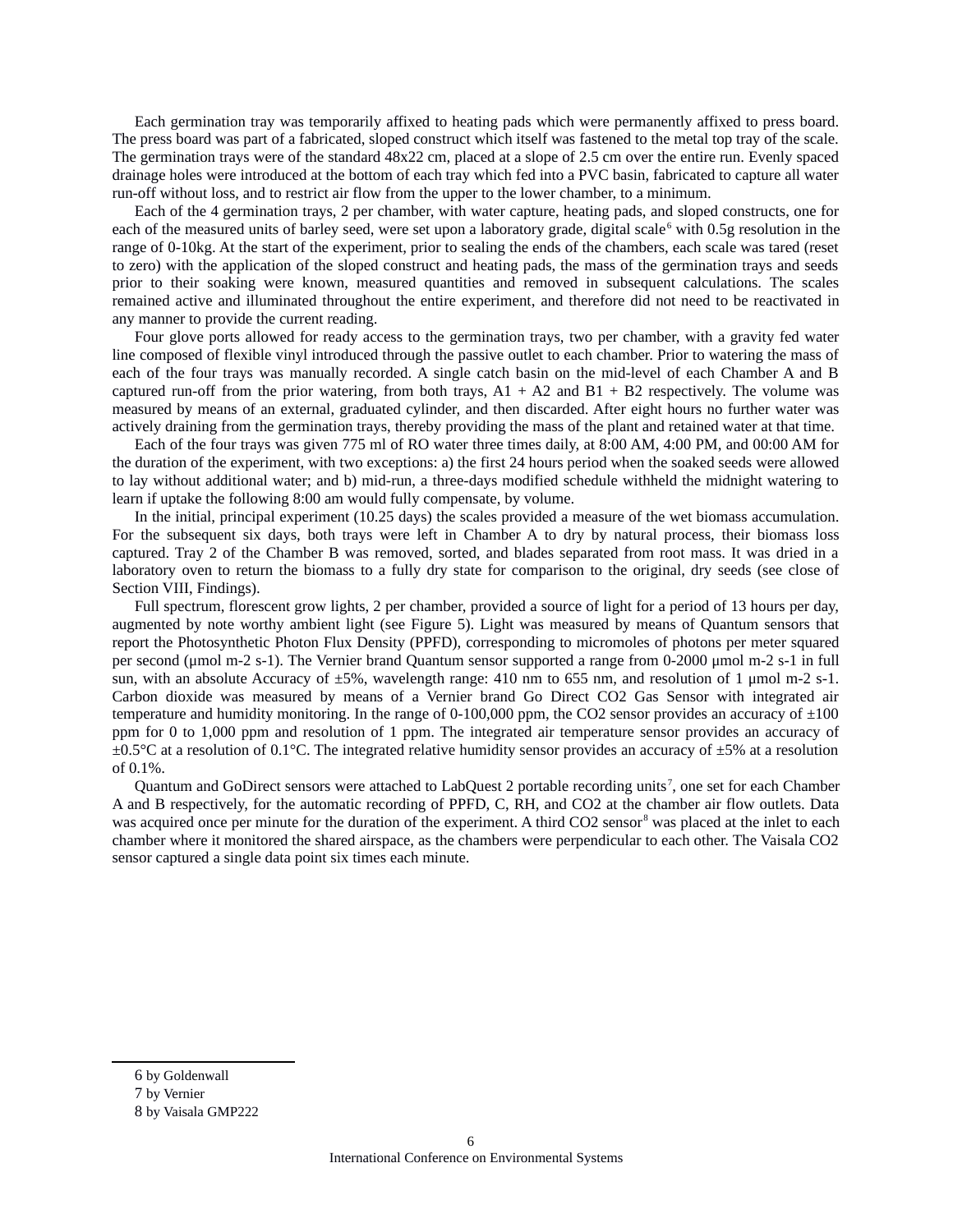# **VI. Data Reduction**

As previously noted, all Vernier data was recorded automatically at a rate of once per minute, for a total of 14,780 data points. The Vaisala CO2 sensor was introduced 49 hours and 10 minutes into the experiment, and recorded data once every ten seconds, or six times a minute, for a total of 71,760 data points. The water in, water out, and biomass were recorded three-times daily [08:00, 16:00, 00:00] for a total of 30 data points during the principal investigation.

The Vernier data was down sampled 10:1 using a sliding window averaging function, resulting in a data point once every 10 minutes for PAR, air temperature, relative humidity, and CO2. The Vaisala CO2 sensor was down sampled 60:1 to match the Vernier averaged rate, and then shifted to match the date-time stamps of the Vernier units. The biomass data was not reduced.

While air temperature and relative humidity were recorded by the Vernier instruments, they are treated as independent variables in SIMOC at this time, and therefore were not simulated. The data will be retained for future modeling and associate publication.

A total of thirty data points were generated by SIMOC to approximate the 30 biomass accumulation data points generated by the experiment. SIMOC was configured to simulate the CO2 cycle at a data rate of once per hour, or six times fewer data points than that resulting from the data reduction, as described above. Therefore, the CO2 data (internal, external) is again reduced by means of a sliding window average to match that of the once per hour rate, as shown in Figure 6.

## **VII. Simulation Procedure**

A SIMOC simulation is configured within the SIMOC agent configuration file *agent\_description.json,* an industry standard JSON file in which agents are defined by a series of parameters. Parameters include initial and final mass, a daily and lifetime growth curve, CO2 sequestration, and water uptake. The configuration file can be edited through the use of a text editor or a web interface to define the agents prior to a simulation run. From the command line or SIMOC web interface, the quantity of human, structure, physico-chemical and bioregenerative agents are selected for a given duration, and the model is set in motion.

Once the experiment was designed, constructed, and executed and the data recorded, reduced, and analyzed, the procedure for preparing the SIMOC simulation was as follows:

- 1. Discover the underlying functions for CO2 production, biomass accumulation and water retention by means of regression and/or experimental averaging and comparative median.
- 2. Configure the SIMOC *agent\_description.json* file to approximate the discovered functions (1).
- 3. Execute SIMOC against the configuration.
- 4. Collect the data generated by SIMOC as recorded in a .csv file.
- 5. Compare the original data collected in the experiment to that generated by SIMOC, using the *coefficient of determination*, or  $R^2$  to determine the quality of fit.

In the SIMOC simulation, additional, active agents include the greenhouse, power generation, storage, and consumption, where generation was assumed to be continuous and storage a one hundred percent pass-through from generation to consumption. A buffer between the output of one agent and the input of another storage agent was employed for CO2, water, and electrical power as is standard for all SIMOC currencies of exchange. These have no affect on the outcome of the data, for this model configuration.

# **VIII. Findings**

As noted in Section V, the instruments recorded air temperature, relative humidity, PAR, CO2, water run-off and biomass accumulation. As shown in Figure 2, the barley wet biomass was recorded for Chamber A, trays 1 and 2, from dry seed to a plateau of biomass accumulation (day 10), and for a subsequent six days natural drying period while remaining in the unaltered chamber. Tray B2 was removed at the close of the principal experiment in order to dry in a laboratory oven (see close of Section VIII, Findings). Tray B1 remained in-chamber until it was also removed at which point Chamber B data collection was terminated.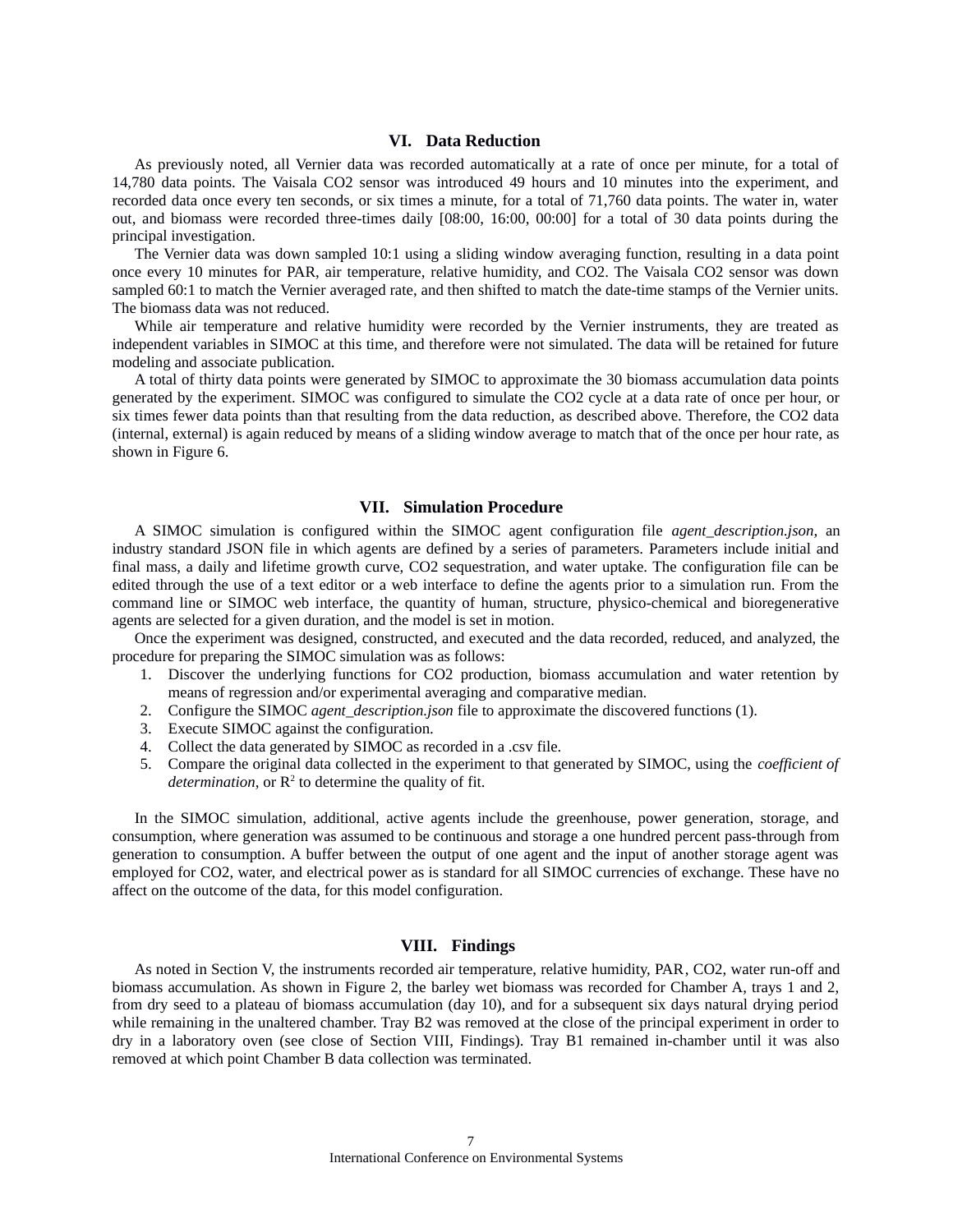

*Figure 2: Wet barley biomass accumulation and loss for the full duration of 16 days for Chamber A. Trays B2 and B1 were removed to be dried for pre- and post-experiment dry mass measures.*

The watering regime was changed on three of the midnight watering events. For each, no water was applied, resulting in the noted "dips" in Figure 2 at samples 12, 15, and 18. The next morning at 8:00 am, very close to twice as much water was retained by the barley, resulting in a nearly unaltered continuation of the biomass accumulation function. While skipped water events are not currently simulated in SIMOC, this does lay a foundation for future simulation configurations in which random events result in loss of power or water to the simulated bioregenerative ecosystem. Further literature review and possible, future experiments will build upon this experience for an even higher fidelity agent-based model.



*Figure 3: Wet barley biomass accumulation measured in Chamber A vs the simulation generated by SIMOC. The coefficient of determination (R<sup>2</sup> ) was 97%.*

In Figure 3, wet barley biomass accumulation in Chamber A is represented as a sum of barley trays 1 and 2, less the original dry mass of the seeds (800g) and the mass of each germination tray, respectively. The SIMOC simulation effectively approximated this growth function, with an R-squared value of 97% for the set of 30 data points.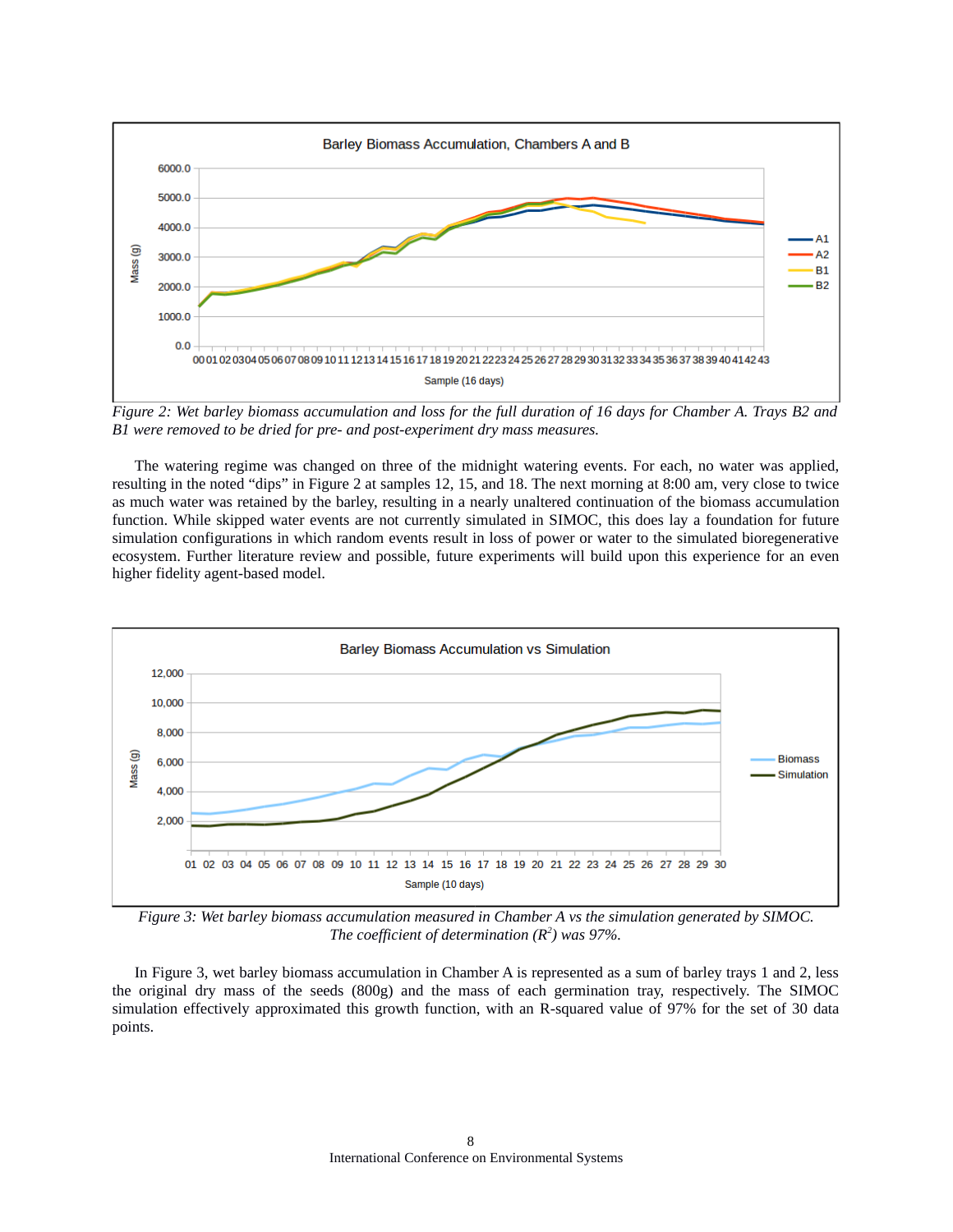

*Figure 4: The water added (H2O Potb) and run-off (H2O Wste) measured for both trays 1 and 2 combined in Chamber A versus the simulation generated by SIMOC. The coefficient of determination (R<sup>2</sup> ) was 64%.*

Water allocation is an important function in a closed ecosystem where potable or gray water used to support the plants ultimately moves through ECLSS or bioregenerative reprocessing. In Figure 4, given a constant water input ("H2O Potb") of 775 ml per watering, SIMOC approximated ("Simulation") the water run-off ("H2O Wste"), the water not absorbed by the plant, for each of the 30 waterings during the 10 days experiment. The R-squared value for this simulation was 64%, which is notably low due to the variation invoked by the altered watering schedule.



*Figure 5: CO2 (ppm) displayed against the measure of PAR (amplified 2x) and air temperature (amplified 10x), for Chamber A.*

PAR, CO2, and temperature were recorded to validate the experiment configuration and environmental control, but not simulated. Future applications of SIMOC may return to this data for comparison and publication. As is made evident in Figure 5, daily CO2 production is directly proportional to temperature (amplified 10x) and correlated to light (PAR amplified 2x) with the obvious, matching spikes, a brief period in each day when sunlight fell directly upon the experiment chambers, invoking a momentary increase in CO2 sequestration.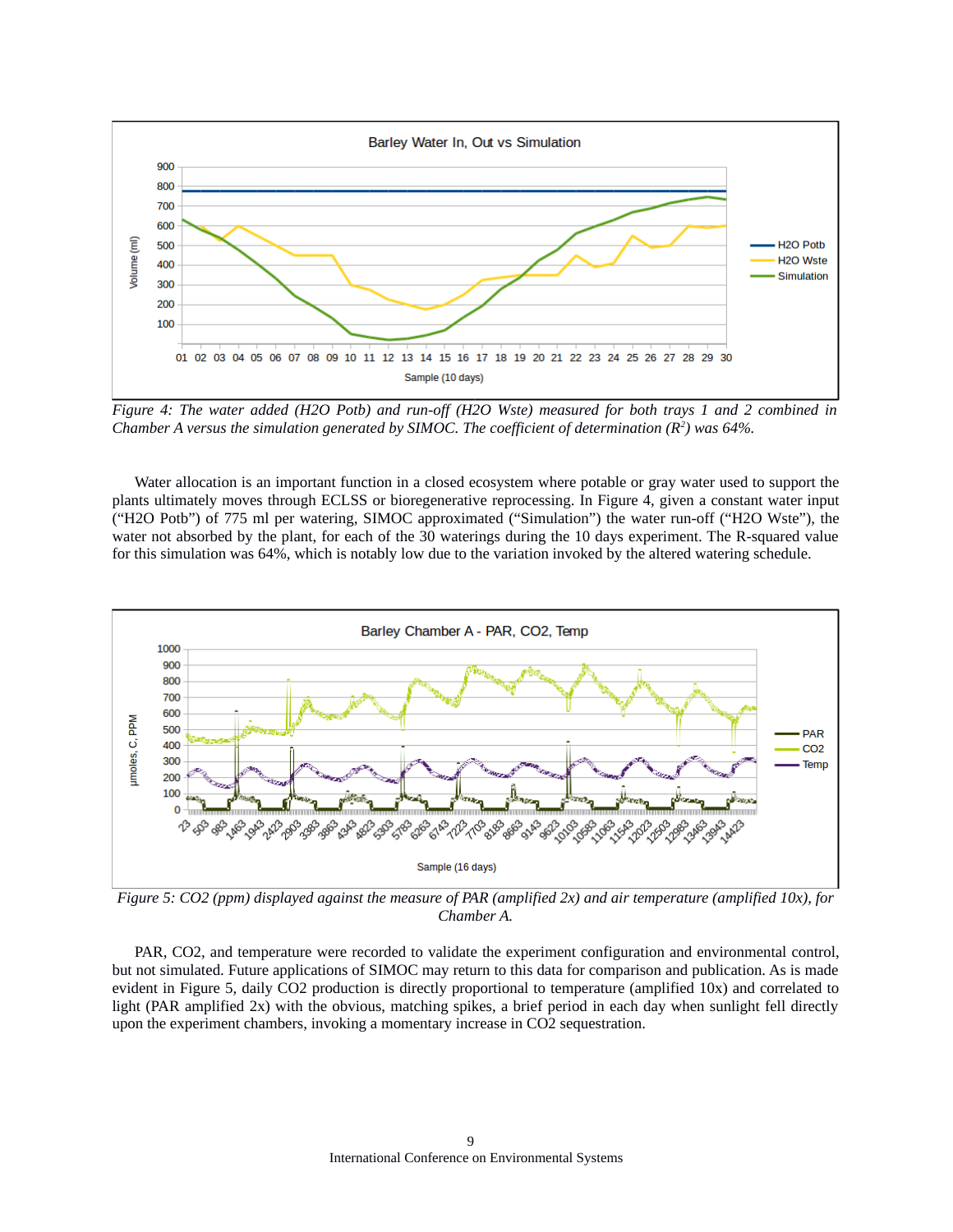It is important to note that during the principal 10 days of barley growth the experiment saw an overall rise in CO2 production, where it was anticipated the photosynthetic activity of the barley would have reduced the concentration. Additional observation of the milky white, sweet smelling water in the catch basin suggested that the initial seedbed was made too thick and the lower layers sustained aerobic germination.

In an off-world habitat, production of excess CO2 could imbalance the breathable atmosphere to the detriment of the human occupants. While not the anticipated outcome of the experiment, this will benefit SIMOC in its ability to simulate both correct and incorrect configuration of growth chambers. As such, SIMOC was configured to approximate the CO2 function with an R-squared value of 87%, as in Figure 6, as one possible outcome.



*Figure 6: CO2 recorded in Chamber A versus the simulation generated by SIMOC. The coefficient of determination (R<sup>2</sup> ) was 87%.*

While not integrated into the SIMOC simulation at this time, it was found that the 800 grams of dry seed which accumulated wet biomass in excess of 4kg per tray was reduced to just 450 grams after two days drying in a laboratory oven at 100C.

# **IX. Conclusions**

As was given foundation in the Apollo era, our species is once again poised to venture beyond low Earth orbit to the Earth's moon, Mars, and beyond. In order to make this tremendous leap forward, we will carry with us both mechanical and biological life support systems proved in analogs, rigorous test environments, and computer simulations.

SIMOC is an agent-based computer model that enables the user to configure combinations of physico-chemico and/or bioregenerative life support systems and then execute fast-forward, times-series simulations. Initially built upon historic, linear data generated in NASA and university experiments, this research saw the growth of barley from seed to fodder in 10 days, with air temperature, relative humidity, PAR, CO2, water run-off and biomass accumulation recorded. The data was processed to expose the inherent, non-linear functions for CO2 and biomass accumulation. Water run-off was also simulated as an important aspect of a closed ecosystem. The SIMOC agentbased model was then configured to approximate each of these parameters and a simulation was set in motion.

A comparison of the SIMOC simulation to barley wet biomass accumulation is given an R-squared value of 97%; for water run-off, 64%; and for CO2, 87%. The water run-off is notably low due to the intentional modification of the watering schedule. Tighter simulations can be generated by SIMOC as defined by the user configurable agent description file. As with any model, a balance must be found between under- and over-fitting.

In conclusion, SIMOC was successfully programmed to generate its first non-linear simulations and produce data that approximated the associated, real-world functions captured in the course of an experiment in barley fodder production. With normal, log, exponential, and sigmoid functions now readily defined in the SIMOC agent configuration file, any number of mechanical or biological agents built upon non-linear functions may be introduced.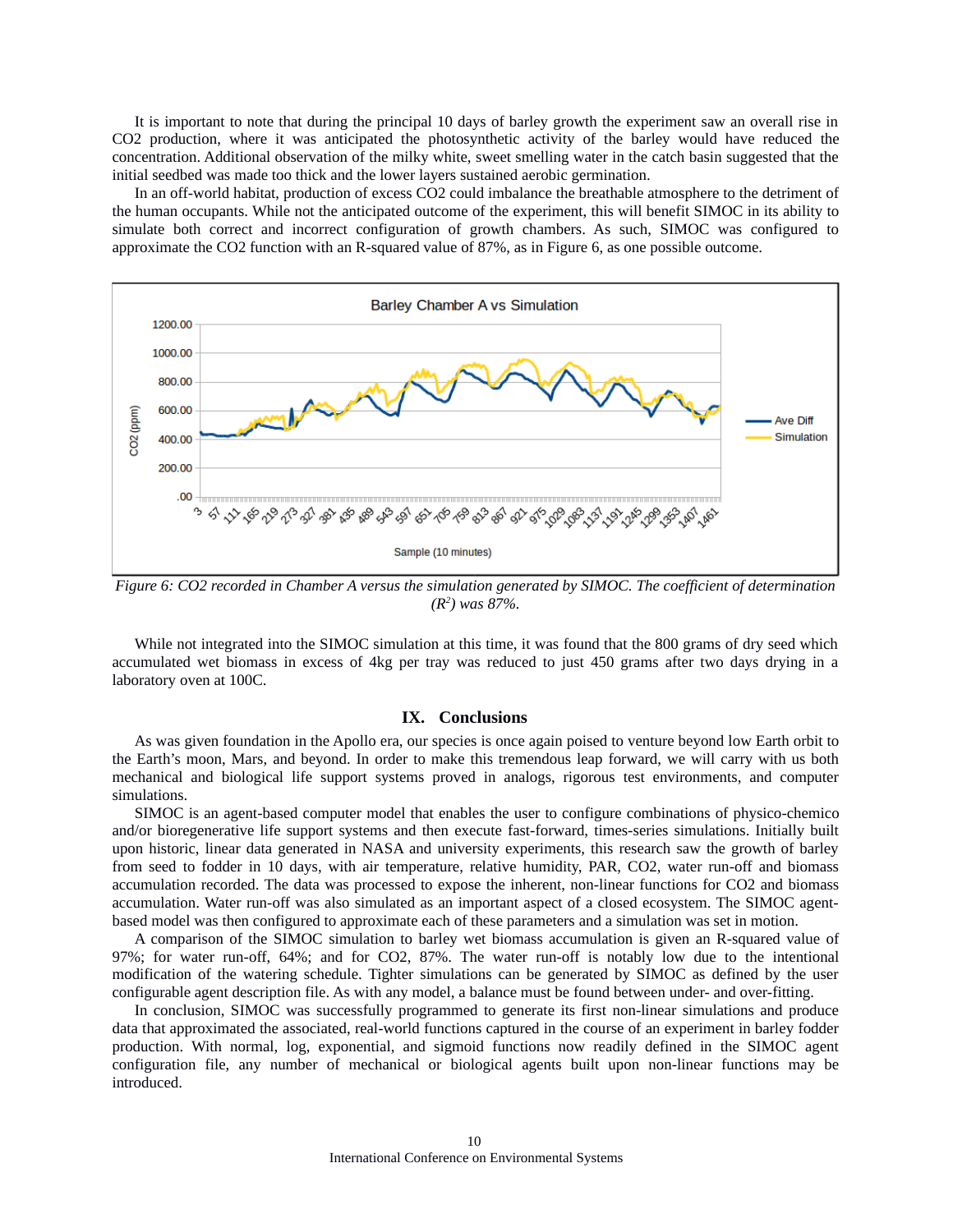

Figure 7: The barley experiment at Biosphere 2, from seed germination to fodder.

Immediately following the conclusion of this experiment, SIMOC was used by a team from Dartmouth College to model seven additional plants integral to their human-scale Marsboreal greenhouse design. Dartmouth was announced the winning team of the fourth annual NASA Breakthrough, Innovative and Game-changing (BIG) Idea Challenge, April 24, at NASA's Langley Research Center in Hampton, Virginia. <sup>[9](#page-10-0)</sup> These seven additional plants were added into the SIMOC agent library, thereby further improving the fidelity of this tool for simulation.

<span id="page-10-0"></span><sup>9</sup> [NASA BIG Ideal Challenge](https://www.nasa.gov/feature/langley/nasa-s-2019-big-idea-challenge-winner-designs-best-planetary-greenhouse)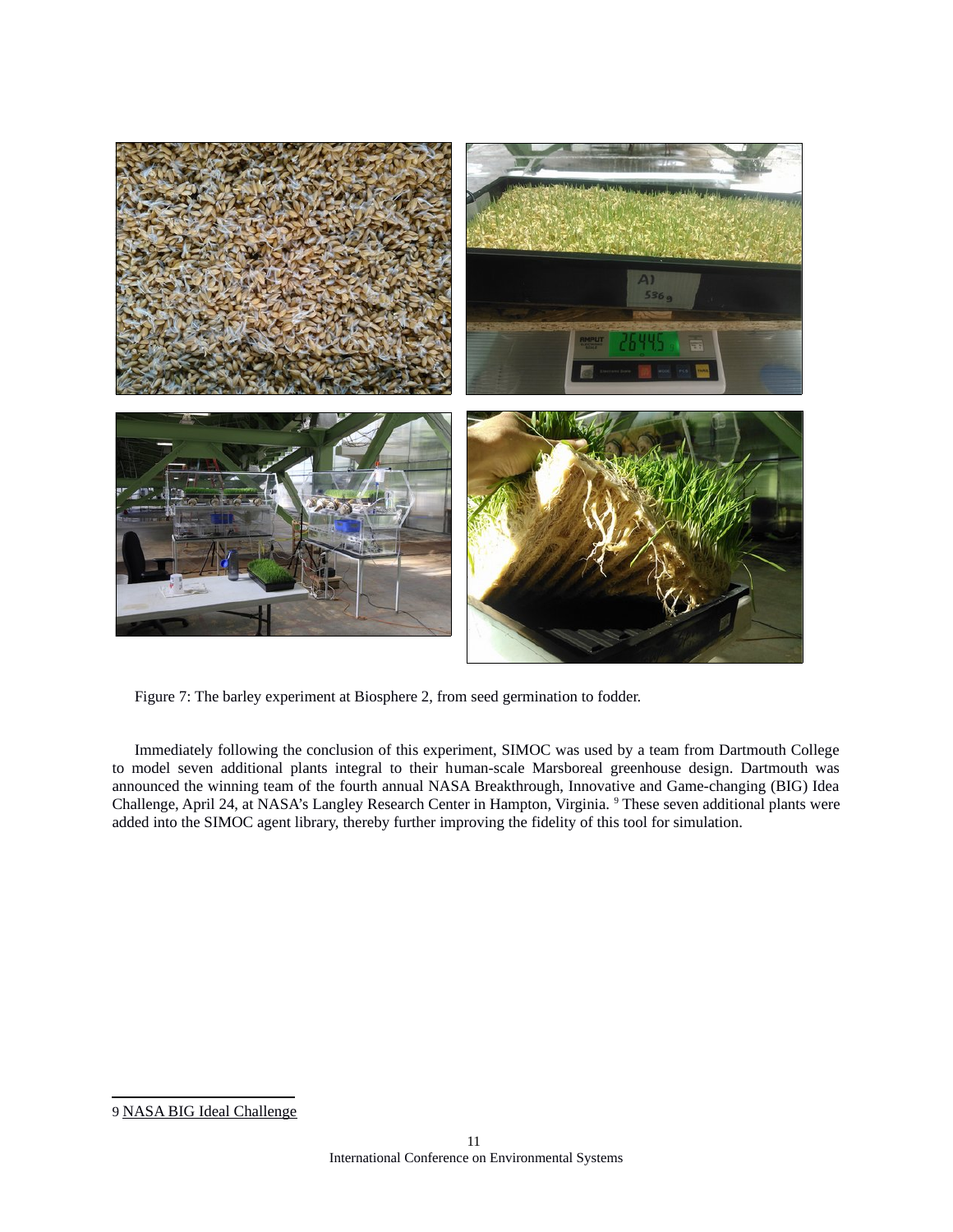## **Acknowledgments**

We are pleased to acknowledge the Arizona State University, School of Earth and Space Exploration, Interplanetary Initiative and its director Dr. Lindy Tanton for two years of funding and faculty support that enabled three phases of development of SIMOC. We thank the University of Arizona's Dr. Ruiz, Dean of the College of Science and Director of Biosphere 2 for the funding that made this research project possible.

We thank Biosphere 2 Deputy Director John Adams, without his hands-on support and that of his staff, a project of this magnitude in such a short time frame would have been impossible. Extensive thanks to Dr. Kathryn Morgan and Jason Deleeuw for repeatedly making time to assist with the experiment, even when it meant your own responsibilities were set aside. To the Biosphere 2 guides, maintenance staff, conference attendees, and tourists—all of whom took sincere interest in our work, you'll likely never look at a blade of grass in the same way again.

An important note of thanks to Phil Sadler who made the introductions that lead to this collaboration, and his guidance for the initial research project parameters. We express our gratitude to Dr. Don Henninger, NASA JSC for continued support and guidance in the development of SIMOC, and Dr. Ray Wheeler, NASA Kennedy for his motivation that in part set SIMOC in motion in 2017, and myriad publications that make accessible the extensive research conducted in this field.